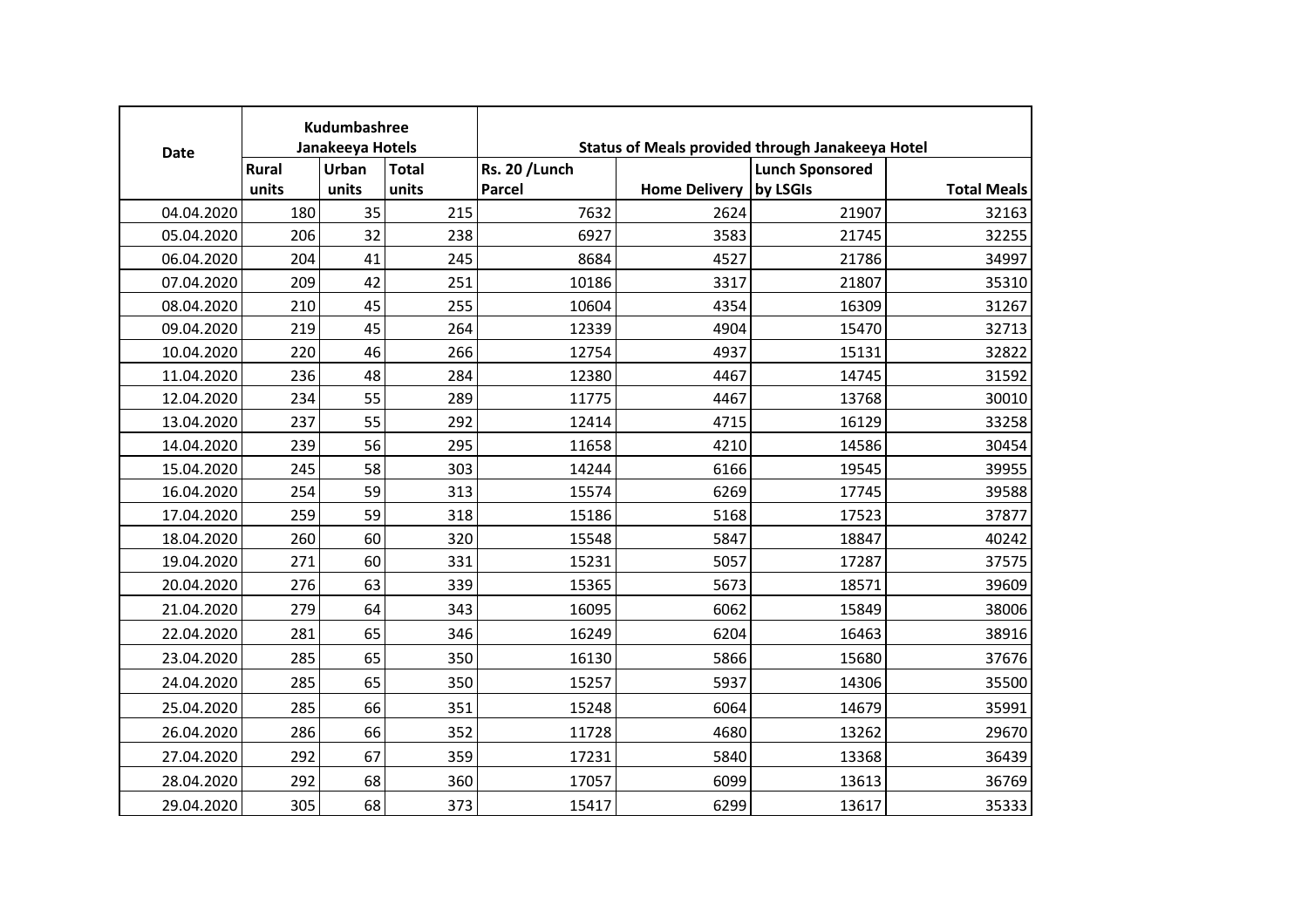| 30.04.2020 | 306 | 71 | 377 | 16143 | 6113 | 13211 | 35467 |
|------------|-----|----|-----|-------|------|-------|-------|
| 01.05.2020 | 310 | 71 | 381 | 15449 | 6020 | 12818 | 34287 |
| 02.05.2020 | 311 | 70 | 381 | 16198 | 6417 | 12642 | 35257 |
| 03.05.2020 | 313 | 70 | 383 | 12413 | 4143 | 11335 | 27891 |
| 04.05.2020 | 323 | 71 | 394 | 16719 | 5156 | 9510  | 31385 |
| 05.05.2020 | 331 | 71 | 402 | 17836 | 5758 | 8599  | 32193 |
| 06.05.2020 | 337 | 71 | 408 | 18536 | 4093 | 7067  | 29696 |
| 07.05.2020 | 343 | 73 | 416 | 19332 | 5444 | 6249  | 31025 |
| 08.05.2020 | 346 | 74 | 420 | 19808 | 4865 | 6161  | 30834 |
| 09.05.2020 | 351 | 74 | 425 | 19693 | 4394 | 6563  | 30650 |
| 10.05.2020 | 352 | 74 | 426 | 10880 | 2970 | 5463  | 19313 |
| 11.05.2020 | 359 | 74 | 433 | 18559 | 5854 | 4883  | 29296 |
| 12.05.2020 | 303 | 64 | 367 | 24498 | 6506 | 5995  | 36999 |
| 13.05.2020 | 296 | 62 | 358 | 27454 | 6461 | 4322  | 38237 |
| 14.05.2020 | 300 | 68 | 368 | 28047 | 6729 | 4194  | 38970 |
| 15.05.2020 | 309 | 71 | 380 | 28703 | 7286 | 4575  | 40564 |
| 16.05.2020 | 308 | 71 | 379 | 28377 | 6994 | 3891  | 39262 |
| 17.05.2020 | 308 | 71 | 379 | 13753 | 4439 | 3562  | 21754 |
| 18.05.2020 | 320 | 73 | 393 | 27541 | 6064 | 2897  | 36502 |
| 19.05.2020 | 321 | 73 | 394 | 27812 | 6508 | 2956  | 37276 |
| 20.05.2020 | 327 | 74 | 401 | 28954 | 6970 | 3111  | 39035 |
| 21.05.2020 | 333 | 73 | 406 | 28865 | 7477 | 2858  | 39200 |
| 22.05.2020 | 335 | 76 | 411 | 29355 | 7266 | 3078  | 39699 |
| 23.05.2020 | 337 | 76 | 413 | 27518 | 6910 | 3046  | 37474 |
| 24.05.2020 | 337 | 76 | 413 | 10366 | 3143 | 2387  | 15896 |
| 25.05.2020 | 340 | 76 | 416 | 30303 | 7202 | 2969  | 40474 |
| 26.05.2020 | 340 | 77 | 417 | 32045 | 8185 | 2999  | 43229 |
| 27.05.2020 | 344 | 78 | 422 | 33537 | 7508 | 2848  | 43893 |
| 28.05.2020 | 347 | 78 | 425 | 35288 | 6644 | 2709  | 44641 |
| 29.05.2020 | 349 | 78 | 427 | 34606 | 7300 | 2760  | 44666 |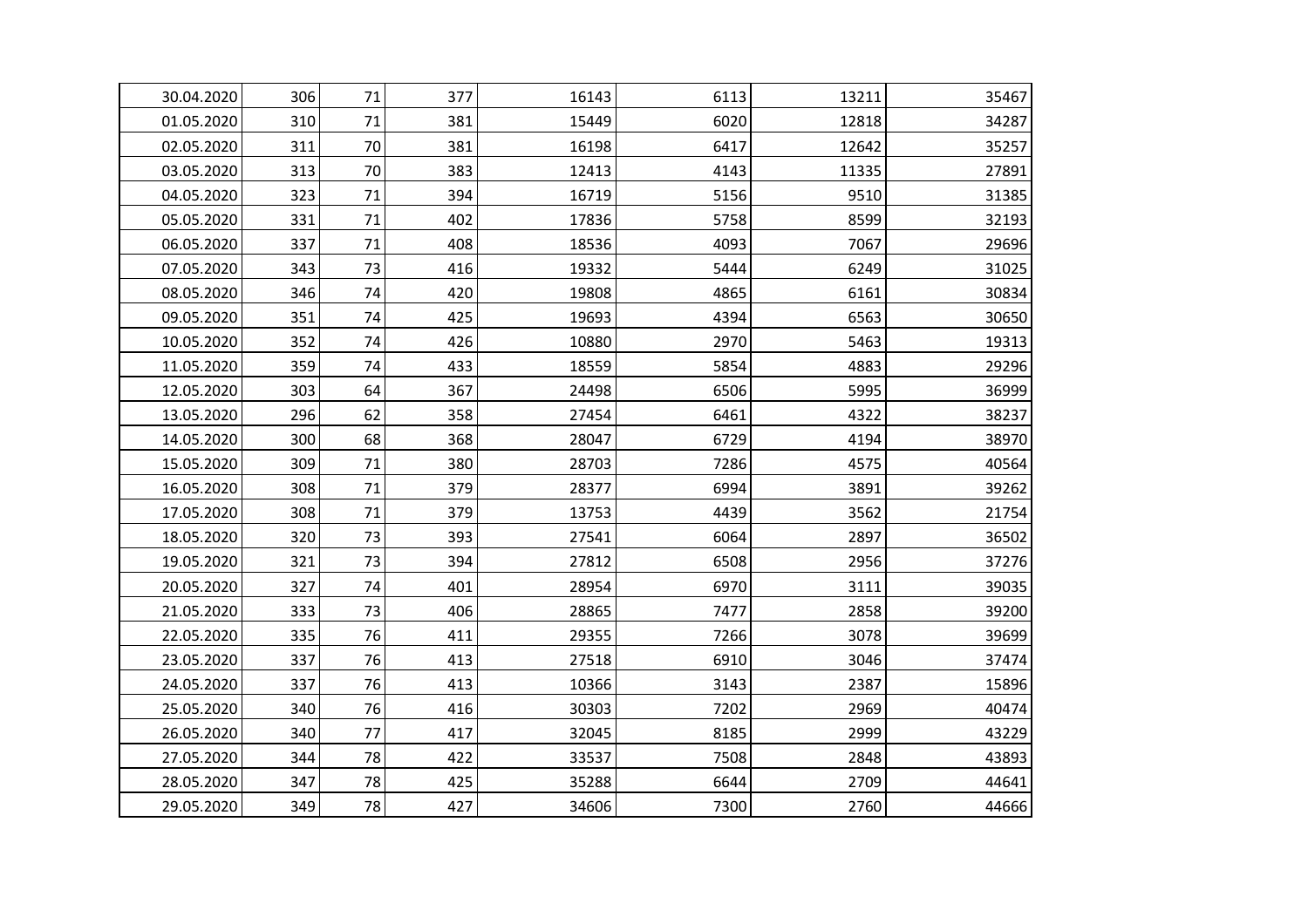| 30.05.2020 | 350 | 78 | 428 | 34285 | 7061  | 2558 | 43904 |
|------------|-----|----|-----|-------|-------|------|-------|
| 31.05.2020 | 350 | 78 | 428 | 10637 | 4015  | 2538 | 17190 |
| 01.06.2020 | 355 | 80 | 435 | 34218 | 5932  | 2570 | 42720 |
| 02.06.2020 | 360 | 80 | 440 | 32633 | 7149  | 2692 | 42474 |
| 03.06.2020 | 366 | 80 | 446 | 34547 | 6319  | 2549 | 43415 |
| 04.06.2020 | 368 | 80 | 448 | 34096 | 6939  | 2281 | 43316 |
| 05.06.2020 | 373 | 81 | 454 | 32854 | 10641 | 2741 | 46236 |
| 06.06.2020 | 375 | 81 | 456 | 33717 | 6653  | 2127 | 42497 |
| 07.06.2020 | 375 | 81 | 456 | 9688  | 3298  | 1933 | 14919 |
| 08.06.2020 | 380 | 81 | 461 | 36436 | 5866  | 2055 | 44357 |
| 09.06.2020 | 380 | 81 | 461 | 36155 | 6721  | 2103 | 44979 |
| 10.06.2020 | 384 | 82 | 466 | 37820 | 6627  | 1637 | 46084 |
| 11.06.2020 | 388 | 82 | 470 | 37827 | 7102  | 1554 | 46483 |
| 12.06.2020 | 388 | 83 | 471 | 37320 | 6168  | 1486 | 44974 |
| 13.06.2020 | 388 | 83 | 471 | 34322 | 6240  | 1377 | 41939 |
| 14.06.2020 | 388 | 83 | 471 | 9769  | 2946  | 1245 | 13960 |
| 15.06.2020 | 394 | 83 | 477 | 38233 | 6263  | 1315 | 45811 |
| 16.06.2020 | 399 | 83 | 482 | 39870 | 5846  | 1344 | 47060 |
| 17.06.2020 | 401 | 83 | 484 | 40420 | 6531  | 1304 | 48255 |
| 18.06.2020 | 402 | 85 | 487 | 41435 | 6263  | 1346 | 49044 |
| 19.06.2020 | 402 | 85 | 487 | 41299 | 6569  | 1481 | 49349 |
| 20.06.2020 | 402 | 85 | 487 | 38219 | 6544  | 1535 | 46298 |
| 21.06.2020 | 402 | 85 | 487 | 10614 | 3090  | 1288 | 14992 |
| 22.06.2020 | 406 | 85 | 491 | 41084 | 6548  | 1361 | 48993 |
| 23.06.2020 | 406 | 85 | 491 | 35854 | 11334 | 1792 | 48980 |
| 24.06.2020 | 408 | 87 | 495 | 41025 | 6911  | 1423 | 49359 |
| 25.06.2020 | 412 | 88 | 500 | 43085 | 7317  | 1289 | 51691 |
| 26.06.2020 | 413 | 88 | 501 | 41861 | 6583  | 1278 | 49722 |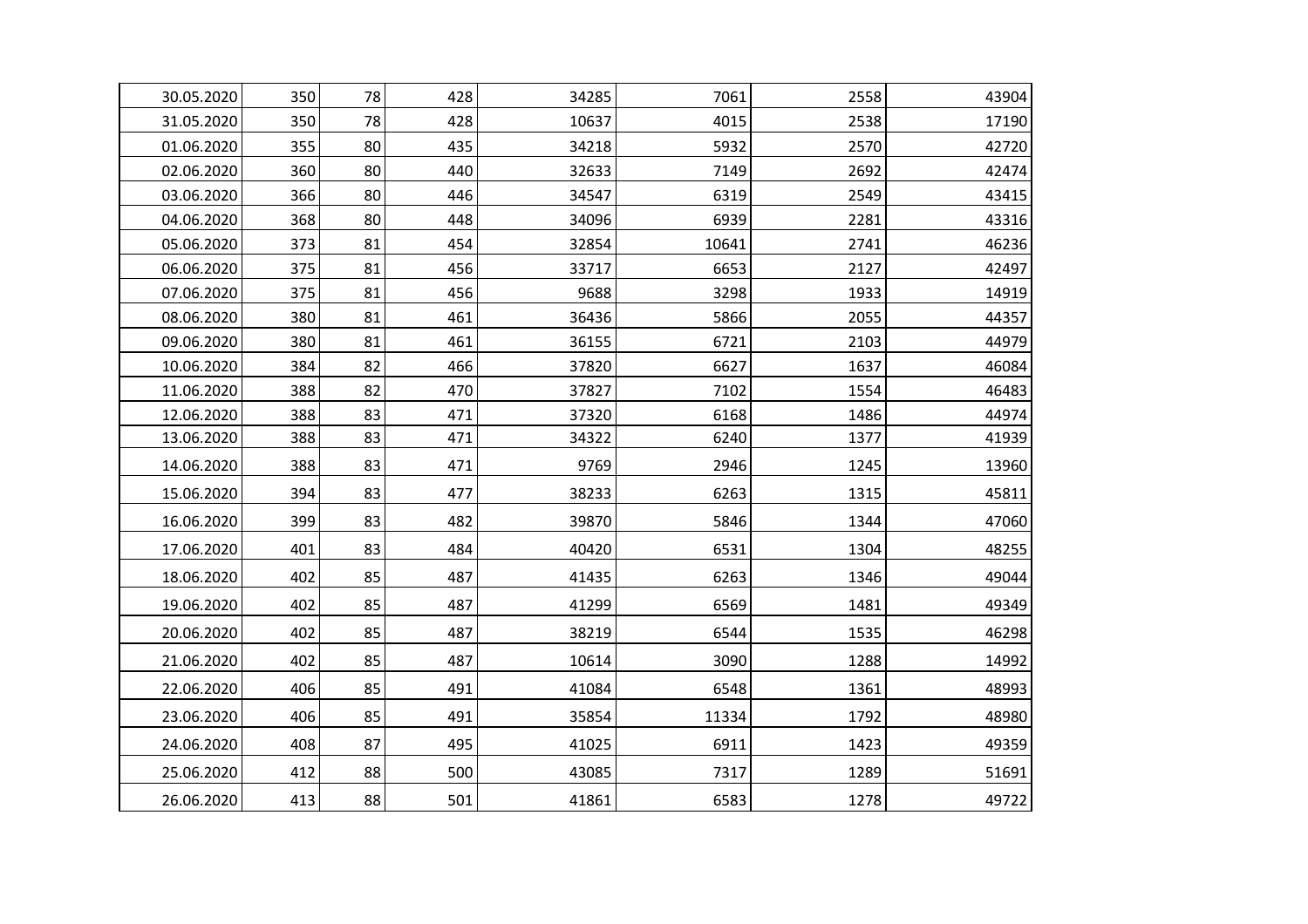| 27.06.2020 | 414 | 88 | 502 | 39343 | 7040 | 1232 | 47615 |
|------------|-----|----|-----|-------|------|------|-------|
| 28.06.2020 | 414 | 88 | 502 | 11187 | 3801 | 998  | 15986 |
| 29.06.2020 | 414 | 89 | 503 | 42093 | 6961 | 1257 | 50311 |
| 30.06.2020 | 416 | 89 | 505 | 43631 | 7047 | 1221 | 51899 |
| 01.07.2020 | 421 | 89 | 510 | 43510 | 7505 | 1077 | 52092 |
| 02.07.2020 | 423 | 89 | 512 | 42980 | 6969 | 1060 | 51009 |
| 03.07.2020 | 430 | 89 | 519 | 43690 | 7207 | 1104 | 52001 |
| 04.07.2020 | 433 | 89 | 522 | 41943 | 6262 | 1121 | 49326 |
| 05.07.2020 | 433 | 89 | 522 | 11490 | 3919 | 902  | 16311 |
| 06.07.2020 | 439 | 92 | 531 | 44079 | 6481 | 1009 | 51569 |
| 07.07.2020 | 440 | 92 | 532 | 45635 | 6842 | 1096 | 53573 |
| 08.07.2020 | 441 | 92 | 533 | 46115 | 6910 | 1029 | 54054 |
| 09.07.2020 | 443 | 92 | 535 | 45584 | 7519 | 1065 | 54168 |
| 10.07.2020 | 443 | 94 | 537 | 43144 | 7514 | 1019 | 51677 |
| 11.07.2020 | 443 | 94 | 537 | 42418 | 6958 | 972  | 50348 |
| 12.07.2020 | 443 | 94 | 537 | 11853 | 3656 | 941  | 16450 |
| 13.07.2020 | 444 | 94 | 538 | 45102 | 6775 | 960  | 52837 |
| 14.07.2020 | 446 | 94 | 540 | 44612 | 7055 | 918  | 52585 |
| 15.07.2020 | 452 | 95 | 547 | 45600 | 7036 | 915  | 53551 |
| 16.07.2020 | 452 | 95 | 547 | 44149 | 6848 | 1107 | 52104 |
| 17.07.2020 | 453 | 95 | 548 | 43269 | 6409 | 1141 | 50819 |
| 18.07.2020 | 453 | 95 | 548 | 41236 | 6111 | 1432 | 48779 |
| 19.07.2020 | 453 | 95 | 548 | 11931 | 3436 | 931  | 16298 |
| 20.07.2020 | 454 | 95 | 549 | 34078 | 5351 | 1013 | 40442 |
| 21.07.2020 | 456 | 98 | 554 | 43215 | 6528 | 1255 | 50998 |
| 22.07.2020 | 458 | 98 | 556 | 43868 | 6686 | 1127 | 51681 |
| 23.07.2020 | 460 | 98 | 558 | 44582 | 6194 | 1094 | 51870 |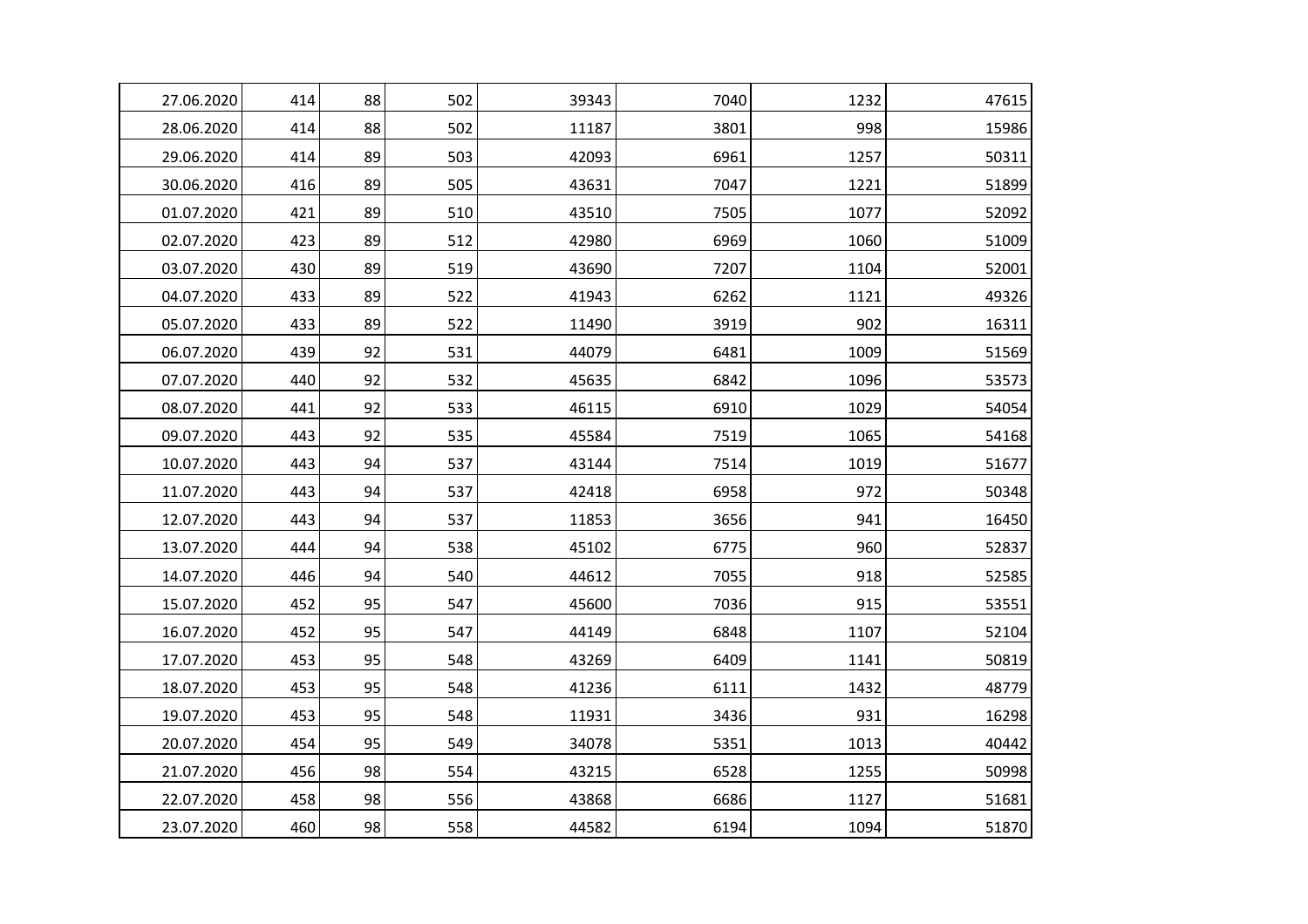|            |     |    | <b>Total</b> | 3316315 | 707440 | 685603 | 4709358 |
|------------|-----|----|--------------|---------|--------|--------|---------|
| 31.07.2020 | 463 | 99 | 562          | 27496   | 4201   | 682    | 32379   |
| 30.07.2020 | 463 | 98 | 561          | 42457   | 5717   | 821    | 48995   |
| 29.07.2020 | 463 | 98 | 561          | 40615   | 5808   | 819    | 47242   |
| 28.07.2020 | 463 | 98 | 561          | 42448   | 6115   | 918    | 49481   |
| 27.07.2020 | 463 | 98 | 561          | 41794   | 5782   | 980    | 48556   |
| 26.07.2020 | 461 | 98 | 559          | 11338   | 3073   | 740    | 15151   |
| 25.07.2020 | 461 | 98 | 559          | 40605   | 6004   | 991    | 47600   |
| 24.07.2020 | 460 | 98 | 558          | 42401   | 6089   | 1058   | 49548   |